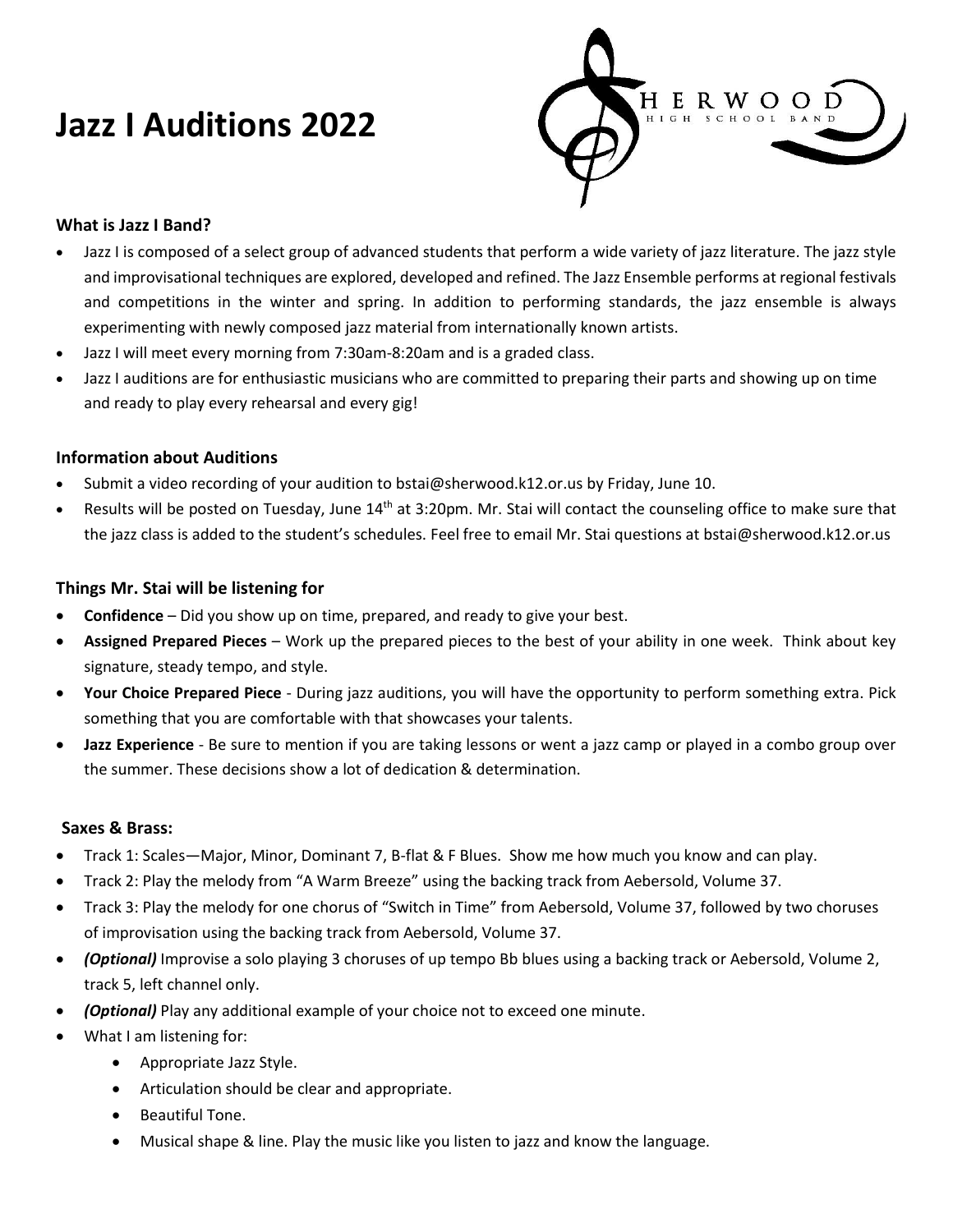#### **Drums:**

## *Drum Tracks: You can do this all in once track or split it up across multiple tracks*

All drummers will be asked to play five (5) separate sixteen (16) bar phrases as follows: 16 bars at the appropriate tempo, in the appropriate style "trading 4's" divided alternately as 4 bars of time, 4 bars of solo, etc.

- 1. Medium Swing at quarter note = 120
- 2. Fast Swing at quarter note = 180
- 3. Bossa Nova at quarter note = 152
- 4. *(Optional)* Shuffle at quarter note = 152
- 5. *(Optional)* Contemporary Straight 8th (ECM/fusion) at quarter note = 100
- 6. *(Optional)* Jazz Waltz
- 7. *(Optional)* Funk or Funk Shuffle

Please play time and figures along with appropriate solo fill and set-ups to the Big Band Excerpt below.

# Big Band Excerpt - #1





What I am listening for:

- Appropriate Style
- Consistent Time & Rhythm
- Kicks, hits & fills
- Balance between all drumset components

#### **Piano:**

- Track 1: Demonstrate major and minor scales, 2 hands, 2 octaves.
- Track 2: Using both hands, demonstrate major, minor and dominant chords (all keys) in root position, 1st and 2nd inversions, and root position without the root. If possible, demonstrate 2 handed "open" voicings of major, minor and dominant chords, if possible. *Bottom line, just show me how much you know and what you can play.*
- Track 3: Play the first 16 measures (Letters A-C) from the written piano part from "A Warm Breeze" (Aebersold, Volume 37).
- Track 4: Comp with melody and chords for one chorus of "Switch in Time" from Aebersold, Volume 37, followed by two choruses of improvisation. *You are free to use the backing track from Aebersold, Volume 37.*
- *(Optional)* Improvise a solo playing 3 choruses of up tempo Bb blues using a backing track or Aebersold, Volume 2, track 5, left channel only.
- *(Optional)* Play any additional example of your choice not to exceed one minute.